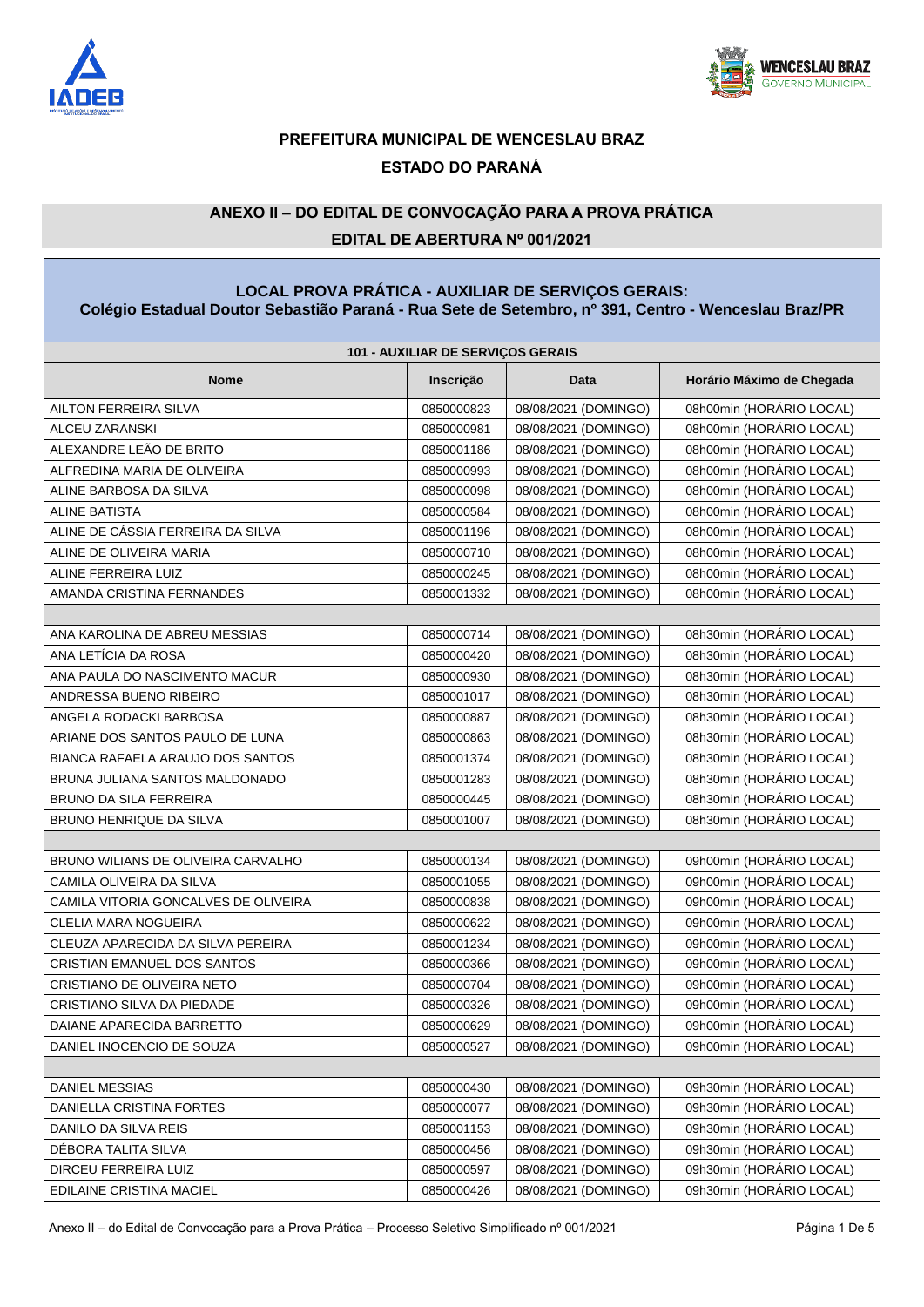| EDIVAN PAULO DOS SANTOS                                        | 0850000451 | 08/08/2021 (DOMINGO) | 09h30min (HORÁRIO LOCAL) |
|----------------------------------------------------------------|------------|----------------------|--------------------------|
| EDSON JOSE DE OLIVEIRA                                         | 0850001235 | 08/08/2021 (DOMINGO) | 09h30min (HORÁRIO LOCAL) |
| EDUARDO MACUR MUZZO TEIXEIRA                                   | 0850000801 | 08/08/2021 (DOMINGO) | 09h30min (HORÁRIO LOCAL) |
| EDWARD VELOSO RAMOS                                            | 0850001150 | 08/08/2021 (DOMINGO) | 09h30min (HORÁRIO LOCAL) |
|                                                                |            |                      |                          |
| <b>ELI PEREIRA</b>                                             | 0850001247 | 08/08/2021 (DOMINGO) | 10h00min (HORÁRIO LOCAL) |
| ELIAS DA SILVA TEDESCO                                         | 0850000072 | 08/08/2021 (DOMINGO) | 10h00min (HORÁRIO LOCAL) |
| ELISANDRA APARECIDA RIBEIRO DA SILVA                           | 0850001061 | 08/08/2021 (DOMINGO) | 10h00min (HORÁRIO LOCAL) |
| ELIVELTON BENEDITO DE CASSIO BARBOSA                           | 0850000328 | 08/08/2021 (DOMINGO) | 10h00min (HORÁRIO LOCAL) |
| ELIZETE APARECIDA DOS SANTOS                                   | 0850000289 | 08/08/2021 (DOMINGO) | 10h00min (HORÁRIO LOCAL) |
| ELZA APARECIDA DO PRADO LOPES                                  | 0850000610 | 08/08/2021 (DOMINGO) | 10h00min (HORÁRIO LOCAL) |
| EVA VERUSKA DE AQUINO DOS SANTOS                               | 0850000094 | 08/08/2021 (DOMINGO) | 10h00min (HORÁRIO LOCAL) |
| EVANDRO SOARES RAMOS FILHO                                     | 0850001297 | 08/08/2021 (DOMINGO) | 10h00min (HORÁRIO LOCAL) |
| EVANILDA RIBEIRO DE ALMEIDA                                    | 0850000304 | 08/08/2021 (DOMINGO) | 10h00min (HORÁRIO LOCAL) |
| FATIMA GONÇALVES                                               | 0850001136 | 08/08/2021 (DOMINGO) | 10h00min (HORÁRIO LOCAL) |
|                                                                |            |                      |                          |
| FRANCIELE DE CASSIA CAMPOS                                     | 0850000965 | 08/08/2021 (DOMINGO) | 10h30min (HORÁRIO LOCAL) |
| <b>GABRIELE DA SILVA FERREIRA</b>                              | 0850001317 | 08/08/2021 (DOMINGO) | 10h30min (HORÁRIO LOCAL) |
| GABRIELY DE RESENDE ARAÚJO                                     | 0850000551 | 08/08/2021 (DOMINGO) | 10h30min (HORÁRIO LOCAL) |
| GEICY KELLI LEMES DA SILVA                                     | 0850001295 | 08/08/2021 (DOMINGO) | 10h30min (HORÁRIO LOCAL) |
| GEISIELE ADRIELE CAMARGO                                       | 0850000027 | 08/08/2021 (DOMINGO) | 10h30min (HORÁRIO LOCAL) |
| GEOVANICE DA SILVA CHIANG DE LIMA                              | 0850000820 | 08/08/2021 (DOMINGO) | 10h30min (HORÁRIO LOCAL) |
| GERALDA APARECIDA DA SILVA                                     | 0850000058 | 08/08/2021 (DOMINGO) | 10h30min (HORÁRIO LOCAL) |
| GERALDO MARCOS LOPES                                           | 0850000347 | 08/08/2021 (DOMINGO) | 10h30min (HORÁRIO LOCAL) |
| <b>GERSON CARLOS KNAPP</b>                                     | 0850000064 | 08/08/2021 (DOMINGO) | 10h30min (HORÁRIO LOCAL) |
| GESSICA FERNANDA BONFA DIRINGER                                | 0850001028 | 08/08/2021 (DOMINGO) | 10h30min (HORÁRIO LOCAL) |
|                                                                |            |                      |                          |
| GILMARA APARECIDA DA SILVA                                     | 0850001272 | 08/08/2021 (DOMINGO) | 11h00min (HORÁRIO LOCAL) |
| <b>GRAZIELE FERREIRA</b>                                       | 0850000032 | 08/08/2021 (DOMINGO) | 11h00min (HORÁRIO LOCAL) |
| HELENA OLIK                                                    | 0850000724 | 08/08/2021 (DOMINGO) | 11h00min (HORÁRIO LOCAL) |
| INOCÊNCIA APARECIDA PIMENTEL LEAL                              | 0850000045 | 08/08/2021 (DOMINGO) | 11h00min (HORÁRIO LOCAL) |
| <b>ISAIAS TEODORO LAURITO</b>                                  | 0850001084 | 08/08/2021 (DOMINGO) | 11h00min (HORÁRIO LOCAL) |
| JAIME OSIK DE LIMA                                             | 0850000321 | 08/08/2021 (DOMINGO) | 11h00min (HORÁRIO LOCAL) |
| JANAINA BARBOSA LEMES                                          | 0850000914 | 08/08/2021 (DOMINGO) | 11h00min (HORÁRIO LOCAL) |
| JEAN CARLOS CARDOSO                                            | 0850000462 | 08/08/2021 (DOMINGO) | 11h00min (HORÁRIO LOCAL) |
| JEFFERSON MIRANDA DE CARVALHO<br><b>JENIFER APARECIDA DIAS</b> | 0850001206 | 08/08/2021 (DOMINGO) | 11h00min (HORÁRIO LOCAL) |
|                                                                | 0850001192 | 08/08/2021 (DOMINGO) | 11h00min (HORÁRIO LOCAL) |
| JESSICA DE JESUS DA CRUZ DE MORAES                             | 0850000828 | 08/08/2021 (DOMINGO) | 11h00min (HORÁRIO LOCAL) |
| JESSICA FERNANDA LOPES PAES                                    | 0850001142 | 08/08/2021 (DOMINGO) | 11h30min (HORÁRIO LOCAL) |
| JOAO ELIZ FLORENCIO                                            | 0850000068 | 08/08/2021 (DOMINGO) | 11h30min (HORÁRIO LOCAL) |
| JOÃO VITOR PAULIK DALLER                                       | 0850000969 | 08/08/2021 (DOMINGO) | 11h30min (HORÁRIO LOCAL) |
| JOAQUIM BATISTA NABOR                                          | 0850000866 | 08/08/2021 (DOMINGO) | 11h30min (HORÁRIO LOCAL) |
| JORGIANA CRISTINA JURASKI                                      | 0850000541 | 08/08/2021 (DOMINGO) | 11h30min (HORÁRIO LOCAL) |
| JOSE CARLOS TETERICZ                                           | 0850000472 | 08/08/2021 (DOMINGO) | 11h30min (HORÁRIO LOCAL) |
| JOSIANE APARECIDA BATISTA BELO DA SILVA                        | 0850000608 | 08/08/2021 (DOMINGO) | 11h30min (HORÁRIO LOCAL) |
| <b>JOSILDA DE SOUZA</b>                                        | 0850000811 | 08/08/2021 (DOMINGO) | 11h30min (HORÁRIO LOCAL) |
| JUCILENE TENÓRIO FERRO                                         | 0850001220 | 08/08/2021 (DOMINGO) | 11h30min (HORÁRIO LOCAL) |
| KARINA SANTOS                                                  | 0850000415 | 08/08/2021 (DOMINGO) | 11h30min (HORÁRIO LOCAL) |
| KARLA RENATA AGUIAR                                            | 0850000779 | 08/08/2021 (DOMINGO) | 11h30min (HORÁRIO LOCAL) |
|                                                                |            |                      |                          |
| KAUE IURY DA SILVA                                             | 0850000487 | 08/08/2021 (DOMINGO) | 13h00min (HORÁRIO LOCAL) |
| KAWANE YASMIN SOARES DE MELLO                                  | 0850001211 | 08/08/2021 (DOMINGO) | 13h00min (HORÁRIO LOCAL) |
| KELI APARECIDA CORREA SAVAGIN                                  | 0850000534 | 08/08/2021 (DOMINGO) | 13h00min (HORÁRIO LOCAL) |
| KELVYN MARQUES DE LIMA                                         | 0850000593 | 08/08/2021 (DOMINGO) | 13h00min (HORÁRIO LOCAL) |
| KETHELEN ARGENTINA DO PRADO CARVALHO                           | 0850000211 | 08/08/2021 (DOMINGO) | 13h00min (HORÁRIO LOCAL) |
| KETHELIN MARQUES DE LIMA                                       | 0850000582 | 08/08/2021 (DOMINGO) | 13h00min (HORÁRIO LOCAL) |

Anexo II – do Edital de Convocação para a Prova Prática – Processo Seletivo Simplificado nº 001/2021 Página 2 De 5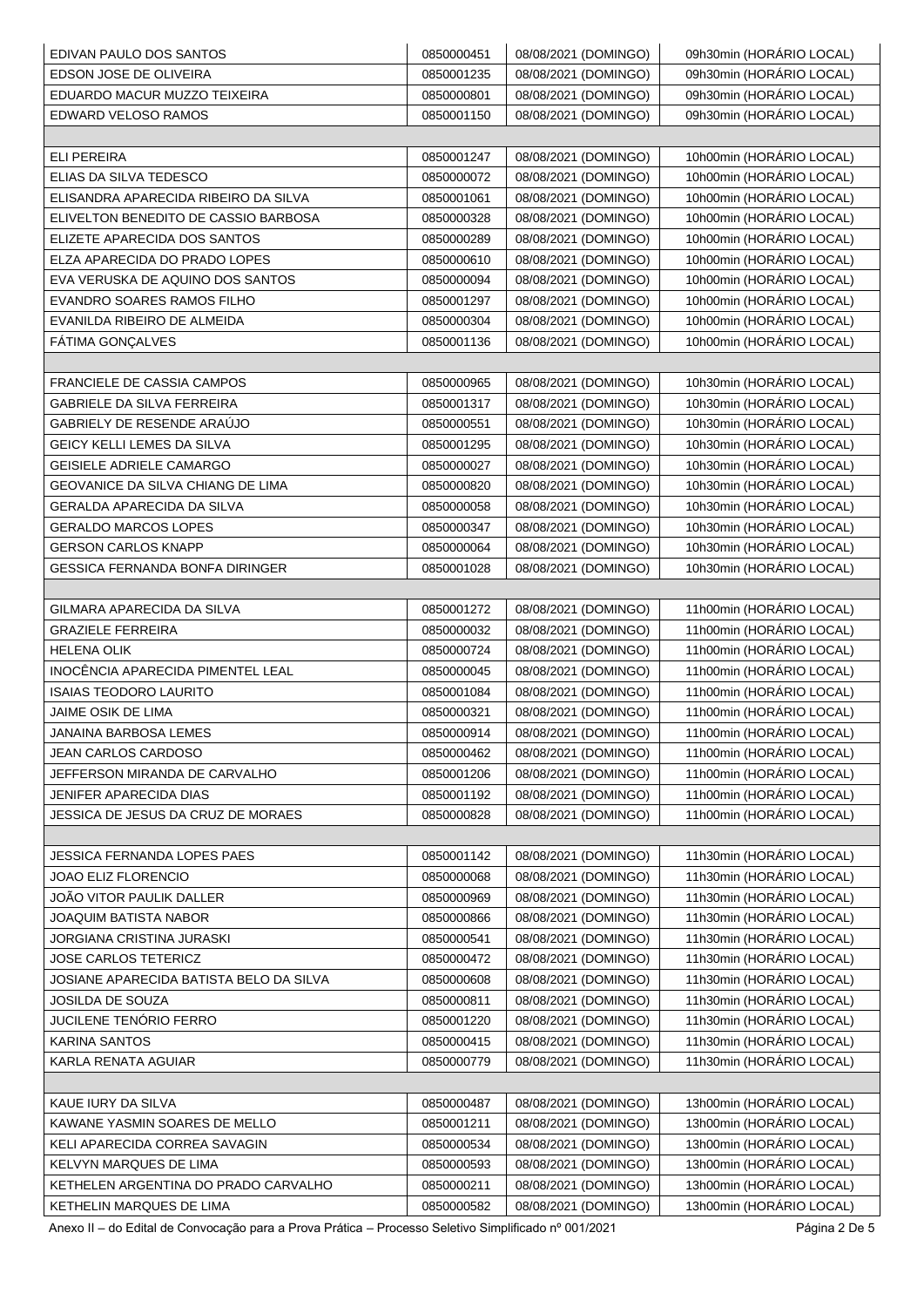| KETLIN LOURDES DE OLIVEIRA            | 0850000469 | 08/08/2021 (DOMINGO) | 13h00min (HORÁRIO LOCAL) |
|---------------------------------------|------------|----------------------|--------------------------|
| LAIANE CAROLINE DA COSTA TAMM         | 0850000275 | 08/08/2021 (DOMINGO) | 13h00min (HORÁRIO LOCAL) |
| LARISSA SANTOS PEREIRA                | 0850000623 | 08/08/2021 (DOMINGO) | 13h00min (HORÁRIO LOCAL) |
| LEANDRO APARECIDO MENDES              | 0850001184 | 08/08/2021 (DOMINGO) | 13h00min (HORÁRIO LOCAL) |
|                                       |            |                      |                          |
| LEILA CASTRO DOS SANTOS               | 0850000023 | 08/08/2021 (DOMINGO) | 13h30min (HORÁRIO LOCAL) |
| LEILA MAURA DA SILVA                  | 0850001239 | 08/08/2021 (DOMINGO) | 13h30min (HORÁRIO LOCAL) |
| LEONICE CRISTINA DE MATOS             | 0850001147 | 08/08/2021 (DOMINGO) | 13h30min (HORÁRIO LOCAL) |
| LIDIANE DO ROCIO BERNARDO CHAVES      | 0850000761 | 08/08/2021 (DOMINGO) | 13h30min (HORÁRIO LOCAL) |
| LOIRDA APARECIDA CARNEIRO             | 0850000191 | 08/08/2021 (DOMINGO) | 13h30min (HORÁRIO LOCAL) |
| LOURENÇO CUSTODIO PORFIRIO DE ANDRADE | 0850000977 | 08/08/2021 (DOMINGO) | 13h30min (HORÁRIO LOCAL) |
| LUANA GABRIELE DROPA                  | 0850000342 | 08/08/2021 (DOMINGO) | 13h30min (HORÁRIO LOCAL) |
| LUCAS AILTON CAETANO DA SILVA         | 0850000266 | 08/08/2021 (DOMINGO) | 13h30min (HORÁRIO LOCAL) |
| LUCIANA CONCEICAO DA SILVA            | 0850000154 | 08/08/2021 (DOMINGO) | 13h30min (HORÁRIO LOCAL) |
| LUCIANO PEDRO CORREA                  | 0850001076 | 08/08/2021 (DOMINGO) | 13h30min (HORÁRIO LOCAL) |
|                                       |            |                      |                          |
| LUCILENE DA SILVA                     | 0850000569 | 08/08/2021 (DOMINGO) | 14h00min (HORÁRIO LOCAL) |
| LUCIMEIRE MARIA DOS SANTOS            | 0850000402 | 08/08/2021 (DOMINGO) | 14h00min (HORÁRIO LOCAL) |
| LUCIVANE FATIMA DA SILVA              | 0850000879 | 08/08/2021 (DOMINGO) | 14h00min (HORÁRIO LOCAL) |
| LUIS FELIPE MONTEIRO                  | 0850001386 | 08/08/2021 (DOMINGO) | 14h00min (HORÁRIO LOCAL) |
| LUIZ ANTONIO RAIMUNDO DOS SANTOS      | 0850000603 | 08/08/2021 (DOMINGO) | 14h00min (HORÁRIO LOCAL) |
| LUIZ FERNANDO INOCENCIO DO CARMO      | 0850000589 | 08/08/2021 (DOMINGO) | 14h00min (HORÁRIO LOCAL) |
| MAEZIA DA SILVA DE OLIVEIRA           | 0850000209 | 08/08/2021 (DOMINGO) | 14h00min (HORÁRIO LOCAL) |
| MAIRA APARECIDA DA SILVA              | 0850001199 | 08/08/2021 (DOMINGO) | 14h00min (HORÁRIO LOCAL) |
| MAÍSA DE CASSIA DOS SANTOS            | 0850000885 | 08/08/2021 (DOMINGO) | 14h00min (HORÁRIO LOCAL) |
| MÁRCIA APARECIDA DA SILVA             | 0850000076 | 08/08/2021 (DOMINGO) | 14h00min (HORÁRIO LOCAL) |
|                                       |            |                      |                          |
| <b>MARCIA CRISTINA DE MOURA</b>       | 0850000535 | 08/08/2021 (DOMINGO) | 14h30min (HORÁRIO LOCAL) |
| MARCILIANO BATISTA                    | 0850000217 | 08/08/2021 (DOMINGO) | 14h30min (HORÁRIO LOCAL) |
| MARCOS AURELIO DE CAMPOS              | 0850000165 | 08/08/2021 (DOMINGO) | 14h30min (HORÁRIO LOCAL) |
| <b>MARCOS DANIEL ROQUE</b>            | 0850000271 | 08/08/2021 (DOMINGO) | 14h30min (HORÁRIO LOCAL) |
| <b>MARCOS LUIS REIS</b>               | 0850000945 | 08/08/2021 (DOMINGO) | 14h30min (HORÁRIO LOCAL) |
| <b>MARCOS VINICIUS DA SILVA</b>       | 0850001402 | 08/08/2021 (DOMINGO) | 14h30min (HORÁRIO LOCAL) |
| MARIA EDUARDA CRESCENCIO DA SILVA     | 0850000339 | 08/08/2021 (DOMINGO) | 14h30min (HORÁRIO LOCAL) |
| MARIA IMACULADA DE JESUS BATISTA      | 0850001086 | 08/08/2021 (DOMINGO) | 14h30min (HORÁRIO LOCAL) |
| MARIA JOSELIA KOSKOSKI LEMES          | 0850000171 | 08/08/2021 (DOMINGO) | 14h30min (HORÁRIO LOCAL) |
| MARIA OTILIA DOS SANTOS BARBOSA       | 0850000786 | 08/08/2021 (DOMINGO) | 14h30min (HORÁRIO LOCAL) |
| MARIA PAULA FERREIRA                  | 0850000096 | 08/08/2021 (DOMINGO) | 15h00min (HORÁRIO LOCAL) |
| MARIA RITA DE CÁSSIA NÉSIO            | 0850001202 | 08/08/2021 (DOMINGO) | 15h00min (HORÁRIO LOCAL) |
| MARIANE CAROLINE DE ABREU             | 0850000387 | 08/08/2021 (DOMINGO) | 15h00min (HORÁRIO LOCAL) |
| MARLENE DE OLIVEIRA                   | 0850000651 | 08/08/2021 (DOMINGO) | 15h00min (HORÁRIO LOCAL) |
| MARLI DE ASSIS MACHADO MASSUQUINI     | 0850000847 | 08/08/2021 (DOMINGO) | 15h00min (HORÁRIO LOCAL) |
| MARLUCI DE OLIVEIRA SILVA             | 0850001002 | 08/08/2021 (DOMINGO) | 15h00min (HORÁRIO LOCAL) |
| <b>MATEUS PILAT NABOR</b>             | 0850000831 | 08/08/2021 (DOMINGO) | 15h00min (HORÁRIO LOCAL) |
| MICHELE DE MIRANDA                    | 0850000810 | 08/08/2021 (DOMINGO) | 15h00min (HORÁRIO LOCAL) |
| MICHELE PEREIRA CAETANO               | 0850000316 | 08/08/2021 (DOMINGO) | 15h00min (HORÁRIO LOCAL) |
| MURYÉLLY FERNANDA CORRÊA              | 0850000543 | 08/08/2021 (DOMINGO) | 15h00min (HORÁRIO LOCAL) |
|                                       |            |                      |                          |
| NATALI BATISTA DA SILVA               | 0850000662 | 08/08/2021 (DOMINGO) | 15h30min (HORÁRIO LOCAL) |
| NATALLY ROSA REIS VENÂNCIO            | 0850000588 | 08/08/2021 (DOMINGO) | 15h30min (HORÁRIO LOCAL) |
| NELSON BATISTA BORGES                 | 0850001330 | 08/08/2021 (DOMINGO) | 15h30min (HORÁRIO LOCAL) |
| NELSON JUNIOR DA SILVA                | 0850000277 | 08/08/2021 (DOMINGO) | 15h30min (HORÁRIO LOCAL) |
| PÂMELA APARECIDA LISBOA               | 0850000241 | 08/08/2021 (DOMINGO) | 15h30min (HORÁRIO LOCAL) |
| PATRICIA DA SILVA                     | 0850000056 | 08/08/2021 (DOMINGO) | 15h30min (HORÁRIO LOCAL) |
| PATRICIA DE FREITAS MELLO DOS SANTOS  | 0850000835 | 08/08/2021 (DOMINGO) | 15h30min (HORÁRIO LOCAL) |
| PATRICIA DOS SANTOS SOARES            | 0850000395 | 08/08/2021 (DOMINGO) | 15h30min (HORÁRIO LOCAL) |

Anexo II – do Edital de Convocação para a Prova Prática – Processo Seletivo Simplificado nº 001/2021 Página 3 De 5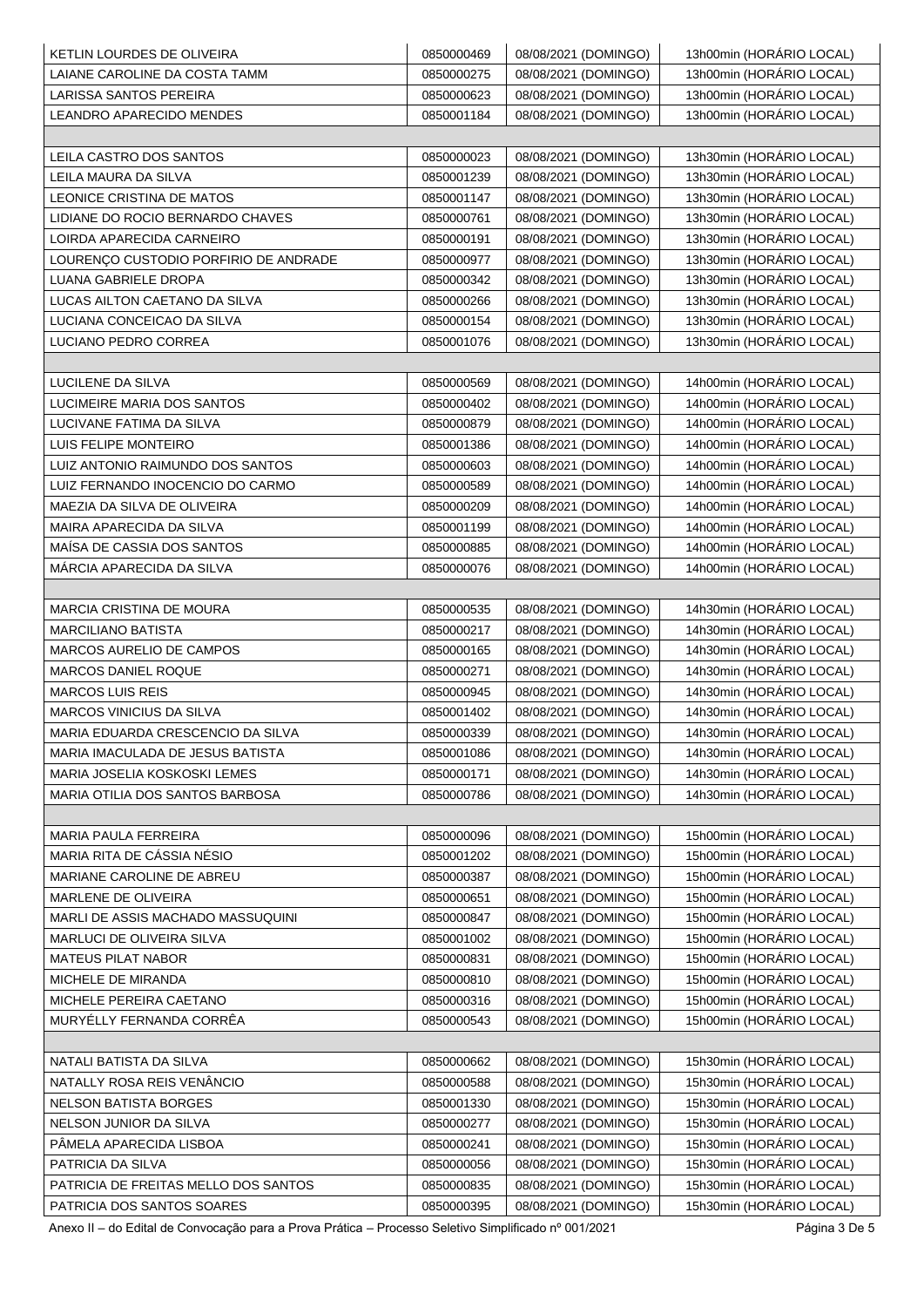| PEDRO HENRIQUE DE SOUZA DINIZ      | 0850001114 | 08/08/2021 (DOMINGO) | 15h30min (HORÁRIO LOCAL) |
|------------------------------------|------------|----------------------|--------------------------|
| POLIANA CÂNDIDA DOS SANTOS         | 0850000620 | 08/08/2021 (DOMINGO) | 15h30min (HORÁRIO LOCAL) |
|                                    |            |                      |                          |
| RAFAEL INOCENCIO DA SILVA          | 0850000712 | 08/08/2021 (DOMINGO) | 16h00min (HORÁRIO LOCAL) |
| RAFAELA CRISTINA OLIVEIRA DE MELO  | 0850000499 | 08/08/2021 (DOMINGO) | 16h00min (HORÁRIO LOCAL) |
| RAFAELA RODRIGUES FABIANO          | 0850000335 | 08/08/2021 (DOMINGO) | 16h00min (HORÁRIO LOCAL) |
| RAIANI KETLIN JULIO GUIMARÃES      | 0850000642 | 08/08/2021 (DOMINGO) | 16h00min (HORÁRIO LOCAL) |
| RAQUEL INOCENCIA DE ARAUJO MOREIRA | 0850000034 | 08/08/2021 (DOMINGO) | 16h00min (HORÁRIO LOCAL) |
| RAUANE KAUANE RODRIGUES            | 0850000975 | 08/08/2021 (DOMINGO) | 16h00min (HORÁRIO LOCAL) |
| REGIANE CRISTINA ARAUJO            | 0850000897 | 08/08/2021 (DOMINGO) | 16h00min (HORÁRIO LOCAL) |
| REGIANE IZIDORO LUIZ SCHIAVONI     | 0850000185 | 08/08/2021 (DOMINGO) | 16h00min (HORÁRIO LOCAL) |
| RENAN DE ANDRADE PONDÉ             | 0850001091 | 08/08/2021 (DOMINGO) | 16h00min (HORÁRIO LOCAL) |
| RENAN RODOLFO INOCENCIO DIRINGER   | 0850001042 | 08/08/2021 (DOMINGO) | 16h00min (HORÁRIO LOCAL) |
|                                    |            |                      |                          |
| RENATA FIORI RODRIGUES VILAS BOAS  | 0850000790 | 08/08/2021 (DOMINGO) | 16h30min (HORÁRIO LOCAL) |
| <b>RITA ALINE ALVES</b>            | 0850000760 | 08/08/2021 (DOMINGO) | 16h30min (HORÁRIO LOCAL) |
| RITA DE CASSIA TEIXEIRA            | 0850000117 | 08/08/2021 (DOMINGO) | 16h30min (HORÁRIO LOCAL) |
| ROBSON JUNIOR DE CARVALHO          | 0850000746 | 08/08/2021 (DOMINGO) | 16h30min (HORÁRIO LOCAL) |
| ROSEMARA DE JESUS                  | 0850000397 | 08/08/2021 (DOMINGO) | 16h30min (HORÁRIO LOCAL) |
| ROSEMERI DOS SANTOS MARTINS        | 0850001024 | 08/08/2021 (DOMINGO) | 16h30min (HORÁRIO LOCAL) |
| ROSILENE DE OLIVEIRA               | 0850000817 | 08/08/2021 (DOMINGO) | 16h30min (HORÁRIO LOCAL) |
| ROSILENE ELENA SIQUEIRA            | 0850000229 | 08/08/2021 (DOMINGO) | 16h30min (HORÁRIO LOCAL) |
| ROSIMARI BORGES MONTEIRO           | 0850001104 | 08/08/2021 (DOMINGO) | 16h30min (HORÁRIO LOCAL) |
| SABRINA APARECIDA DA SILVA         | 0850000537 | 08/08/2021 (DOMINGO) | 16h30min (HORÁRIO LOCAL) |
|                                    |            |                      |                          |
| SANDREA LUCIA TOBIAS DE JESUS      | 0850001066 | 08/08/2021 (DOMINGO) | 17h00min (HORÁRIO LOCAL) |
| SILVANA DA SILVA                   | 0850000983 | 08/08/2021 (DOMINGO) | 17h00min (HORÁRIO LOCAL) |
| SILVANA DAS GRAÇAS FERREIRA        | 0850000129 | 08/08/2021 (DOMINGO) | 17h00min (HORÁRIO LOCAL) |
| SILVANA FELICIANO PAIS             | 0850001370 | 08/08/2021 (DOMINGO) | 17h00min (HORARIO LOCAL) |
| SINDIA DANIELE SANTOS              | 0850001204 | 08/08/2021 (DOMINGO) | 17h00min (HORÁRIO LOCAL) |
| SONIA RODRIGUES DE MELLO BUENO     | 0850000113 | 08/08/2021 (DOMINGO) | 17h00min (HORÁRIO LOCAL) |
| SORAIA SANCHES RODRIGUES LIMA      | 0850000850 | 08/08/2021 (DOMINGO) | 17h00min (HORÁRIO LOCAL) |
| <b>SUELEM SILVA CARNEIRO</b>       | 0850000207 | 08/08/2021 (DOMINGO) | 17h00min (HORÁRIO LOCAL) |
| TAINARA CECILIA CAETANO            | 0850000996 | 08/08/2021 (DOMINGO) | 17h00min (HORÁRIO LOCAL) |
| <b>TALITA APARECIDA CAMPOS</b>     | 0850000548 | 08/08/2021 (DOMINGO) | 17h00min (HORÁRIO LOCAL) |
|                                    |            |                      |                          |
| <b>TAMIRIS DA SILVA VIEIRA</b>     | 0850000322 | 08/08/2021 (DOMINGO) | 17h30min (HORÁRIO LOCAL) |
| TATIANA DE CÁSSIA TAVARES          | 0850001242 | 08/08/2021 (DOMINGO) | 17h30min (HORÁRIO LOCAL) |
| TATIANE GONÇALVES PORTO            | 0850000007 | 08/08/2021 (DOMINGO) | 17h30min (HORÁRIO LOCAL) |
| TATIANE MENDES OLIMPIO             | 0850000075 | 08/08/2021 (DOMINGO) | 17h30min (HORÁRIO LOCAL) |
| <b>TATIANE XAVIER</b>              | 0850001133 | 08/08/2021 (DOMINGO) | 17h30min (HORÁRIO LOCAL) |
| UEILA FÁTIMA DA SILVA              | 0850000915 | 08/08/2021 (DOMINGO) | 17h30min (HORÁRIO LOCAL) |
| VALDUSELIA LISBOA DA SILVA         | 0850000234 | 08/08/2021 (DOMINGO) | 17h30min (HORÁRIO LOCAL) |
| VANESSA APARECIDA RIBEIRO          | 0850001098 | 08/08/2021 (DOMINGO) | 17h30min (HORÁRIO LOCAL) |
| VERA LUCIA LEAL DOS SANTOS         | 0850000960 | 08/08/2021 (DOMINGO) | 17h30min (HORÁRIO LOCAL) |
| VINICIUS CANDIDO DA SILVA          | 0850000949 | 08/08/2021 (DOMINGO) | 17h30min (HORÁRIO LOCAL) |
|                                    |            |                      |                          |

**LOCAL PROVA PRÁTICA - CALCETEIRO, FUNILEIRO/PINTOR E TRATORISTA C: Secretaria de Obras, Viação e Serviços Urbanos - Av. Marechal Deodoro, s/n⁰, Vila Velha - Wenceslau Braz/PR**

| <b>102 - CALCETEIRO</b>   |                  |                      |                           |
|---------------------------|------------------|----------------------|---------------------------|
| <b>Nome</b>               | <b>Inscricão</b> | Data                 | Horário Máximo de Chegada |
| EDIEL CEZARIO DE OLIVEIRA | 0860001162       | 08/08/2021 (DOMINGO) | 08h00min (HORARIO LOCAL)  |
| MIGUEL ANTONIO PRESTIA    | 0860000528       | 08/08/2021 (DOMINGO) | 09h00min (HORARIO LOCAL)  |
|                           |                  |                      |                           |

**201 - FUNILEIRO/PINTOR**